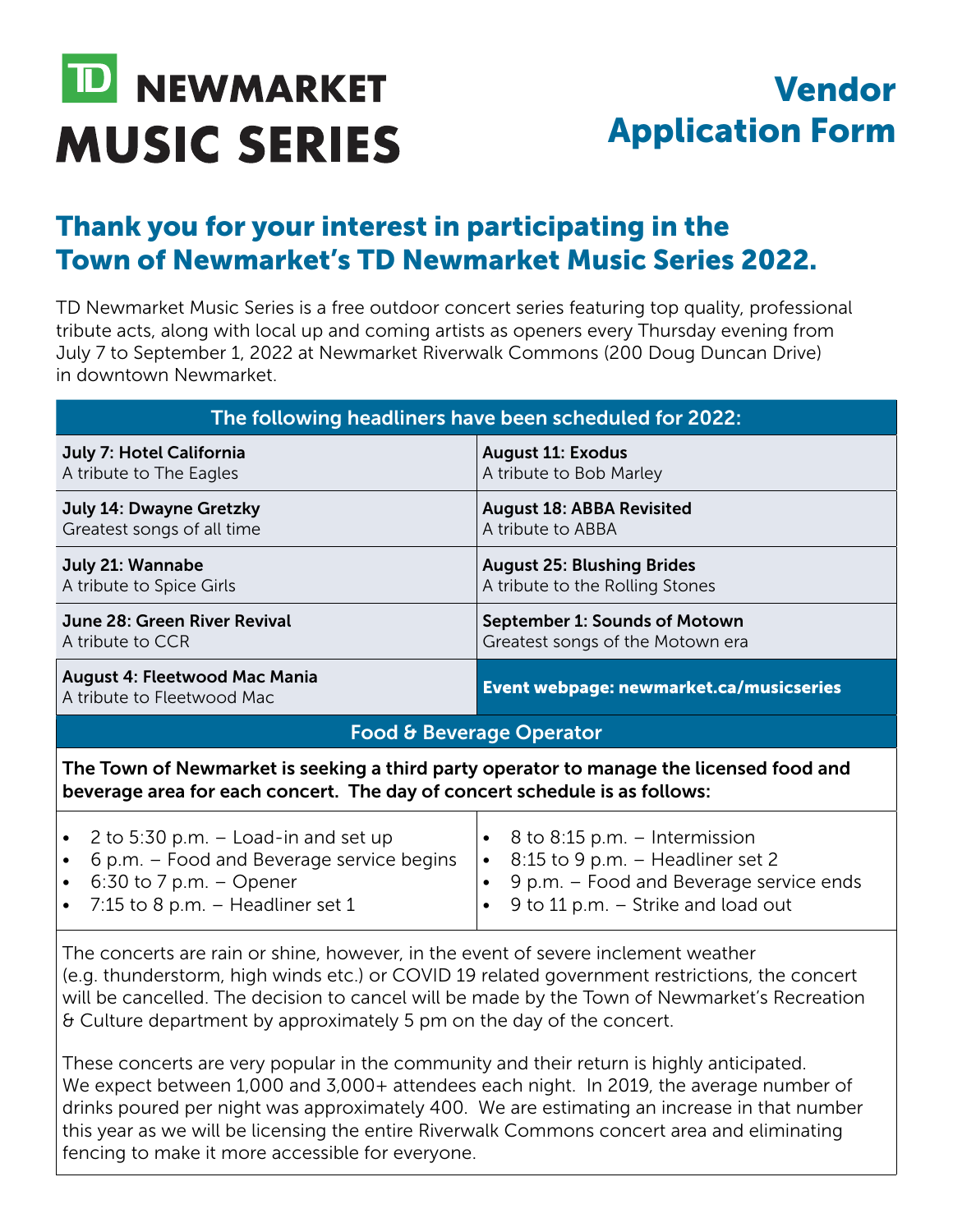# Vendor Application Form

### Food & Beverage Operator Continued

The successful vendor will be responsible for providing the following products and services at their sole expense:

- Obtain a Special Occasions Permit from the Alcohol and Gaming Commission of Ontario for each concert and follow all rules and regulations set forth by the AGCO for public events. If the vendor has a Caterer's Endorsement as an add-on to their existing Liquor License an SOP may not be required. It is up to the vendor to confirm requirements with the AGCO and show proof to the Town at a minimum of two weeks prior to the concert.
- Follow the rules and regulations of the Town of Newmarket's Municipal Alcohol Policy.
- Sell and serve beer, wine, and spirits (optional) within the licensed area during the specified operating hours.
- (Optional) Prepare, sell, and serve a variety of food options within the licensed area during the specified operating hours. Please include items that accommodate common dietary restrictions (i.e. vegetarian, vegan, nut/peanut free, etc.)
- If the applicant opts NOT to serve food the Town of Newmarket reserves the right to invite food vendors to participate in the event
- Use only biodegradable or compostable containers for food and beverage
- Provide proof of Comprehensive or Commercial General Liability Insurance coverage in the minimum amount of \$5,000,000 per occurrence, for bodily injury and property damage. The Town of Newmarket is to be named as additional insured on all Insurance Certificates. Proof of Insurance must be provided in the form of a Certificate.

#### The Town of Newmarket will provide the following items:

- Signage and distinct markings to identify the licensed area
- Access to hydro
- Access to public washrooms
- Garbage and recycling, including removal and replenishing
- Letter of Municipal Significance for the Special Occasions Permit
- Access to the event site for set up starting at 2 pm on the day of the event
- 2 paid duty York Regional Police officers
- Up to 5 uniformed security guards to monitor the entrance and exit points to the licensed area

### Evaluation Criteria:

- We anticipate receiving several vendor applications for this event. The following criteria will be considered to determine the most appropriate fit for this opportunity:
- Each vendor must provide a sample food and beverage menu including the suggested retail price of each item on the menu
- Food service is optional
- Each vendor must provide a detailed description of any previous experience relating to food and beverage service at large outdoor public events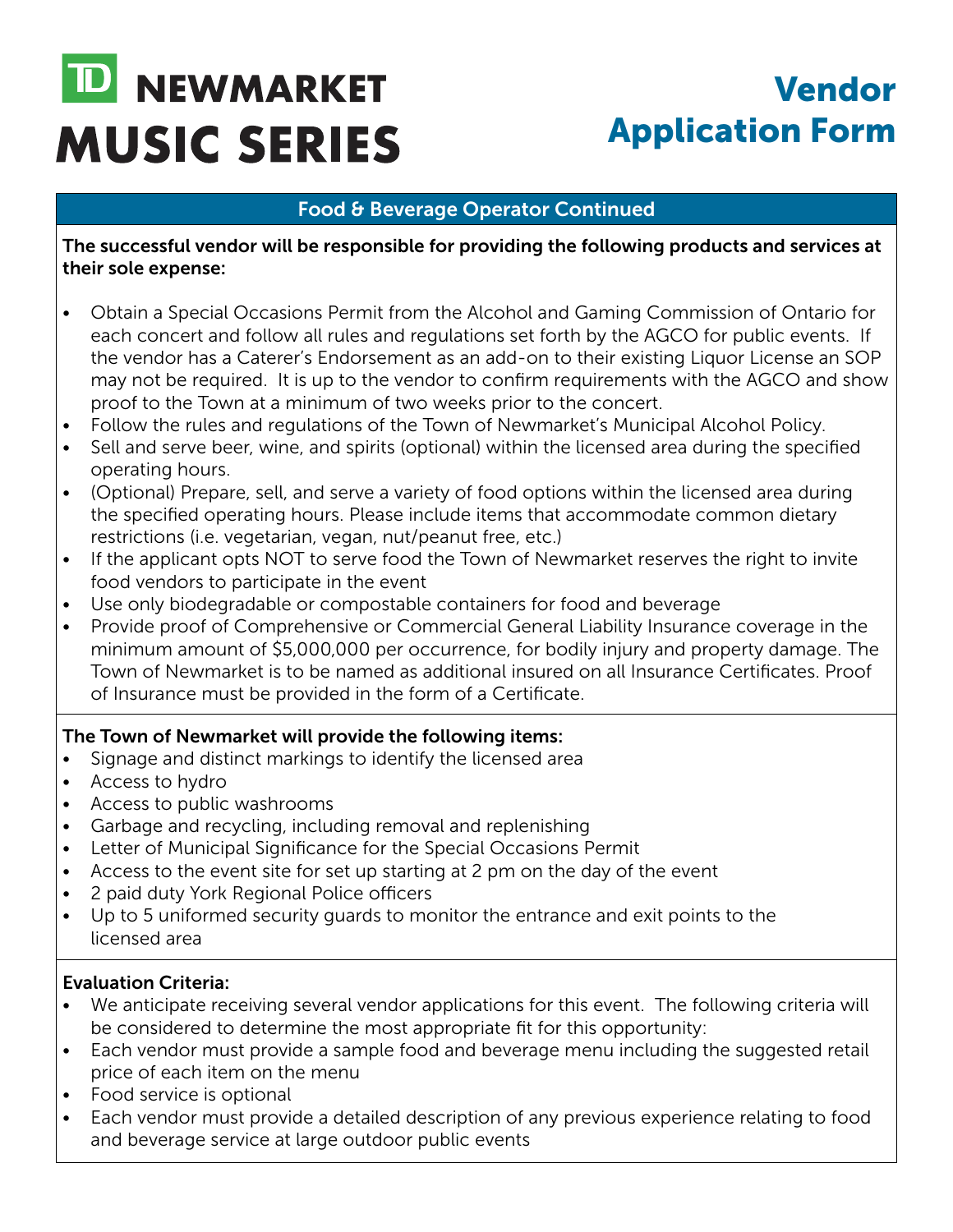## Vendor Application Form

 $\Box$ 

 $\blacksquare$ 

٦

#### Food & Beverage Operator Continued

• Each vendor must provide a percentage of net revenue that will be shared with the Town. This percentage would be in addition to the mandatory minimum fee outlined below. Please indicate the percentage amount if applicable. (Optional)

#### Payment and fees

The vendor must pay the Town of Newmarket a minimum fee of \$800 + HST per concert. This payment must be made in full prior to the concert. This fee is to offset costs incurred as a direct result of operating a licensed area including York Regional Police Paid Duty, security guards, etc. If any concert has to be cancelled, the vendor will be reimbursed the full amount of the vendor fee for that evening. The vendor will still be responsible for all of the other associated operating costs for those dates.

Please return the completed form and payment by Friday, May 27, 2022 at 4:30 p.m. to be considered.

Applications may be emailed to Dave Lowes, Recreation Programmer – Special Events & Sponsorship, dlowes@newmarket.ca

### Vendor Fee Payment Options:

Please note that all vendor applications must be approved by the Recreation Programmer before payment is applied.

#### Pay by credit card:

Once your application is approved, a login will be emailed to the email address listed on the application so you can make payment online at https://play.newmarket.ca/Start/Start.asp

#### Mail-in a cheque made payable to:

Town of Newmarket 395 Mulock Drive P.O. Box 328, STN Main Newmarket, ON L3Y 4X7

Pay at a Customer Service desk by cash, cheque, debit, or credit once your application is approved. Customer Service desks include:

Municipal Office Magna Centre Ray Twinney Recreation Complex 395 Mulock Drive 800 Mulock Drive 100 Eagle Street West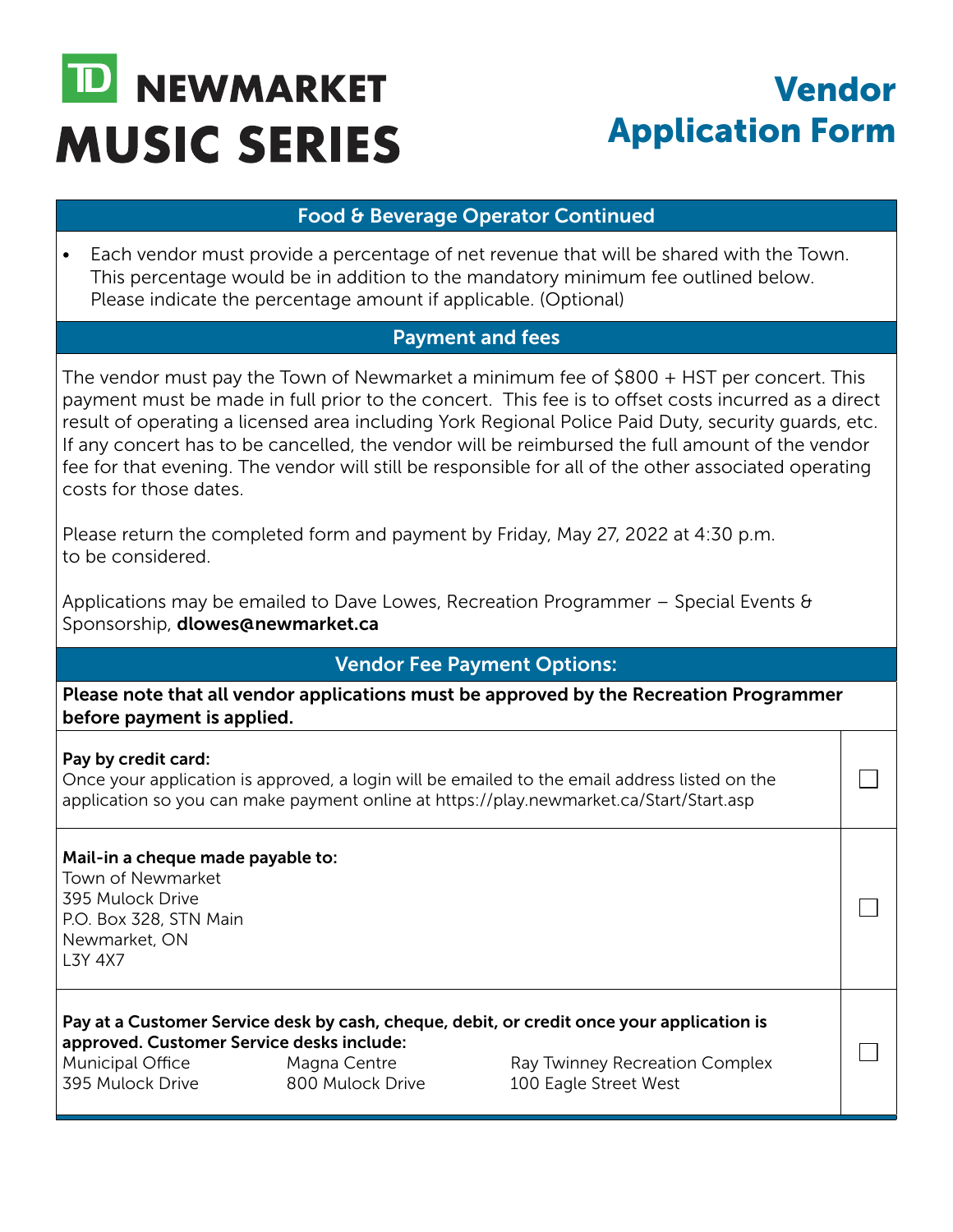## Vendor Application Form

| <b>Applicant Information</b>                                                                                                                                                                                                     |  |  |
|----------------------------------------------------------------------------------------------------------------------------------------------------------------------------------------------------------------------------------|--|--|
| Organization Name:                                                                                                                                                                                                               |  |  |
| Website:                                                                                                                                                                                                                         |  |  |
| <b>Contact Person:</b>                                                                                                                                                                                                           |  |  |
| Email:                                                                                                                                                                                                                           |  |  |
| Address:                                                                                                                                                                                                                         |  |  |
| City Province:                                                                                                                                                                                                                   |  |  |
| Postal Code:                                                                                                                                                                                                                     |  |  |
| Phone:                                                                                                                                                                                                                           |  |  |
| Day of Event Contact:                                                                                                                                                                                                            |  |  |
| Day of Event Contact<br>Phone #:                                                                                                                                                                                                 |  |  |
| Please describe your proposed food and/or beverage menu including suggested retail price of<br>each item on the menu.                                                                                                            |  |  |
|                                                                                                                                                                                                                                  |  |  |
| Please describe any previous experience serving food and beverages in a licensed area of large<br>public outdoor events. Please include 2 references relevant to your previous experience.                                       |  |  |
|                                                                                                                                                                                                                                  |  |  |
| (Optional) Please outline your proposed revenue share with the Town of Newmarket. This could<br>be in the form of a lump sum or a percentage of net revenue. This would be in additional to the<br>mandatory fee outlined above. |  |  |
|                                                                                                                                                                                                                                  |  |  |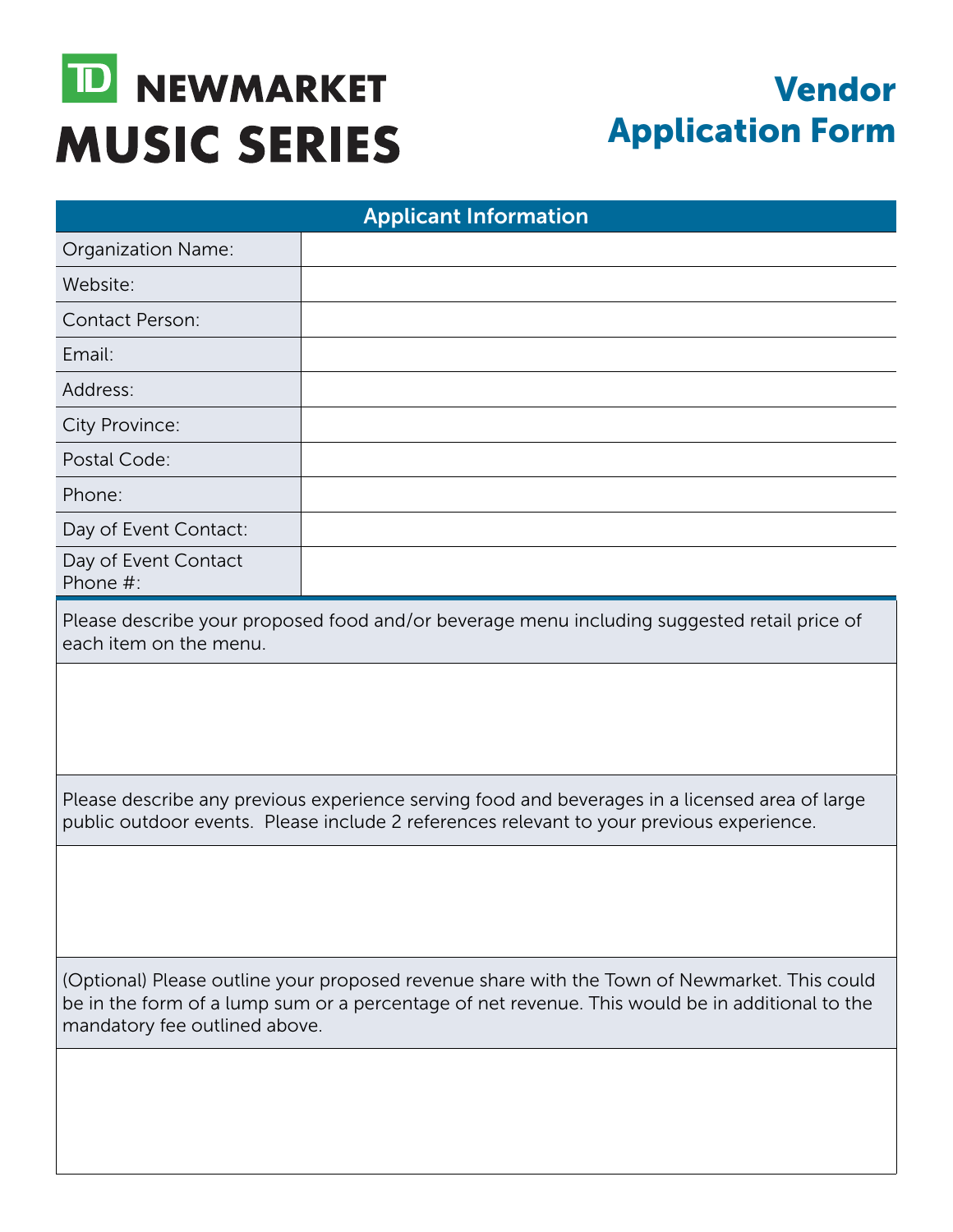## Vendor Application Form

### Applicant Information Continued

How much space do you require for your set up? Provide a description of your setup that you will provide (e.g. canopies, refrigerators, trailers, vehicles etc.).

## Vendor Rules and Regulations

- 1. Set up can be completed between 2 pm and 5:30 p.m. on the day of each concert.
- 2. The vendor area must be supervised by qualified staff for the duration of the event
- 3. You are responsible for all of your set up, tear down and any items to accompany your space. Any equipment including but not limited to chairs, tables, canopies, signs, will be the responsibility of the vendor. All canopies are required to be weighted down (staking is not permitted). You are responsible to provide your own weights and to make sure your canopy is secure. Extra weights are not available the day of the event.
- 4. All food vendors must complete and submit a York Region Public Health vendor application form for special events. This form is available at https://www.york.ca/health/food-safety/ special-events-farmers-markets-and-wild-game-dinners . This must be completed within 4 weeks of the event and submitted to the Region. This is mandatory.
- 5. The Town is dedicated to eliminating single use plastics. If you are planning on using single use plastics at a Town event (e.g. plates, cups, straws, balloons, plastic water bottles etc.) please let the Recreation Programmer know and we may be able to suggest a green alternative.
- 6. No smoking, fireworks, weapons, or illegal substances are allowed at any event.
- 7. Generators are not permitted at this event. The Town will provide access to power if needed.
- 8. This festival is held rain or shine. In the event of severe inclement weather, (e.g. thunderstorm, tornado, extreme temperatures) Town of Newmarket staff will make the decision to cancel or post-pone the event.
- 9. Parking will only be allowed and available in designated areas. No cars, vans, trucks will be permitted in the vendor areas unless approved before hand by the event organizer.
- 10. The Town will not be responsible for any damage to vendor space and vendors assume all liability in attending the event.
- 11. This event will follow all current Federal, Provincial and Regional guidelines for Special Events related to COVID-19. Prior to the event, all vendors will be emailed with what COVID-19 guidelines are applicable to this event. Vendors will be responsible for ensuring their booth space and staff/volunteers comply with those guidelines.